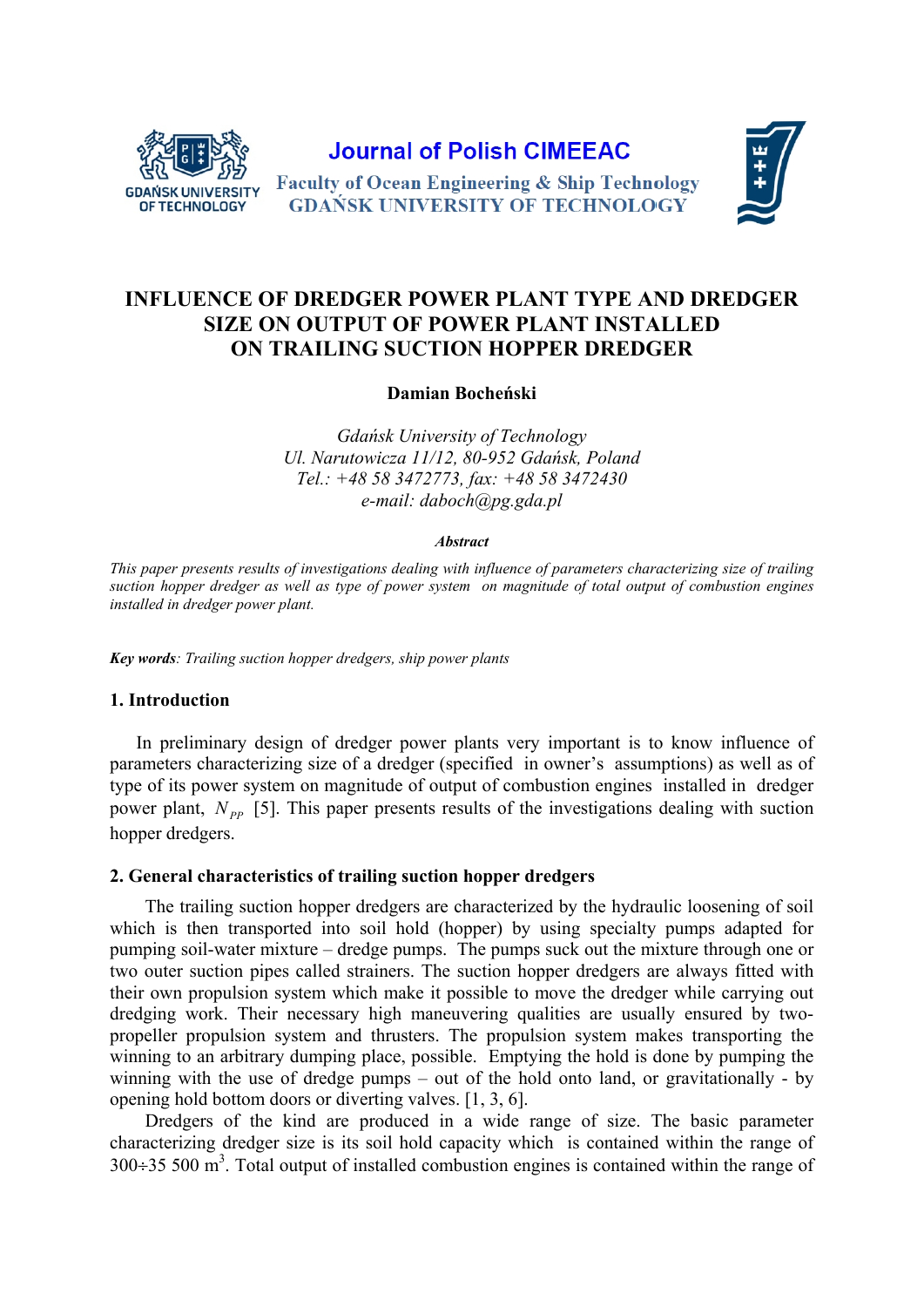$1000\div 38000$  kW. Trailing suction hopper dredgers are usually divided into four following size groups  $(Tab.1)$   $[4, 5, 6]$ .

| Dredger<br>size | Soil hopper<br>capacity | Total output of<br>combustion<br>engines | Saling<br>speed | Maximum distance<br>between loading<br>and unloading<br>places |  |
|-----------------|-------------------------|------------------------------------------|-----------------|----------------------------------------------------------------|--|
|                 | m <sup>3</sup>          | kW                                       | knots           | nm                                                             |  |
| Small           | < 4000                  | $1000 - 6000$                            | $7 - 13$        | $8 - 10$                                                       |  |
| Medium          | $4000 - 9000$           | 5500 - 13500                             | $11 - 15$       | $15 - 20$                                                      |  |
| Large           | $9000 - 17000$          | 13000 - 20000                            | $14 - 16$       | $20 - 40$                                                      |  |
| Very large      | >17000                  | $20000 - 38000$                          | $15 - 18$       | do 150                                                         |  |

*Tab. 1. Size groups of trailing suction hopper dredgers and their characteristic parameters* 

A fundamental difference between transport ships and dredgers is number of main consumers. On transport ships whose main task is to carry goods, propellers are the only main power consumers. On trailing suction hopper dredgers the main consumers are the following  $[5]$ :

― consumers connected with propelling the dredger, its positioning and maneuvering (main propellers, tunnel thrusters);

― consumers connected with soil loosening and transporting (dredge pumps, jet pumps). Total number of kinds of main consumers is equal to four.

# **3. Characteristics of power plant of trailing suction hopper dredgers**

Classification of solutions of dredger power plant depends on an assumed criterion of classification. In [5] the following distinguishing criterion has been proposed : a manner of driving the main consumers , expressed by number of main engines or - equivalent to them main multi-engine systems . Solutions of power systems of suction hopper dredgers should be considered within the following types :

- *Type I* covering systems in which is installed only one main engine or -equivalent to it - main multi-engine system providing drive for all main consumers used on the dredger;
- *Type II* covering systems with two main engines or equivalent to it two main multi-engine systems;
- *Type III* covering systems with three main engines (or three multi-engine systems); main ship propellers and dredge pumps are driven by separate engines and one common engine drives jet pumps and thrusters;
- *Type IV* covering systems with four main engines (or four multi-engine systems). The type is characterized by a combustion engine (or engines) for driving each main consumer separately.

# **4. Regression functions which characterize power system**

The soil hold capacity  $V_{SH}$   $[m^3]$  was selected to serve as an independent variable characterizing size of suction hopper dredger. Regression analysis was performed with the use of the least squares method and Statistica software. Significance of the obtained expressions were checked by using *F* - test. The tests of the expression  $N_{pp} = f(V_{SH})$  were made for four, above described types of power systems .

Empirical data used in the investigations , were taken from the database DRAGA [2]. It contains a.o. detail technical characteristics of 270 dredgers including 119 suction hopper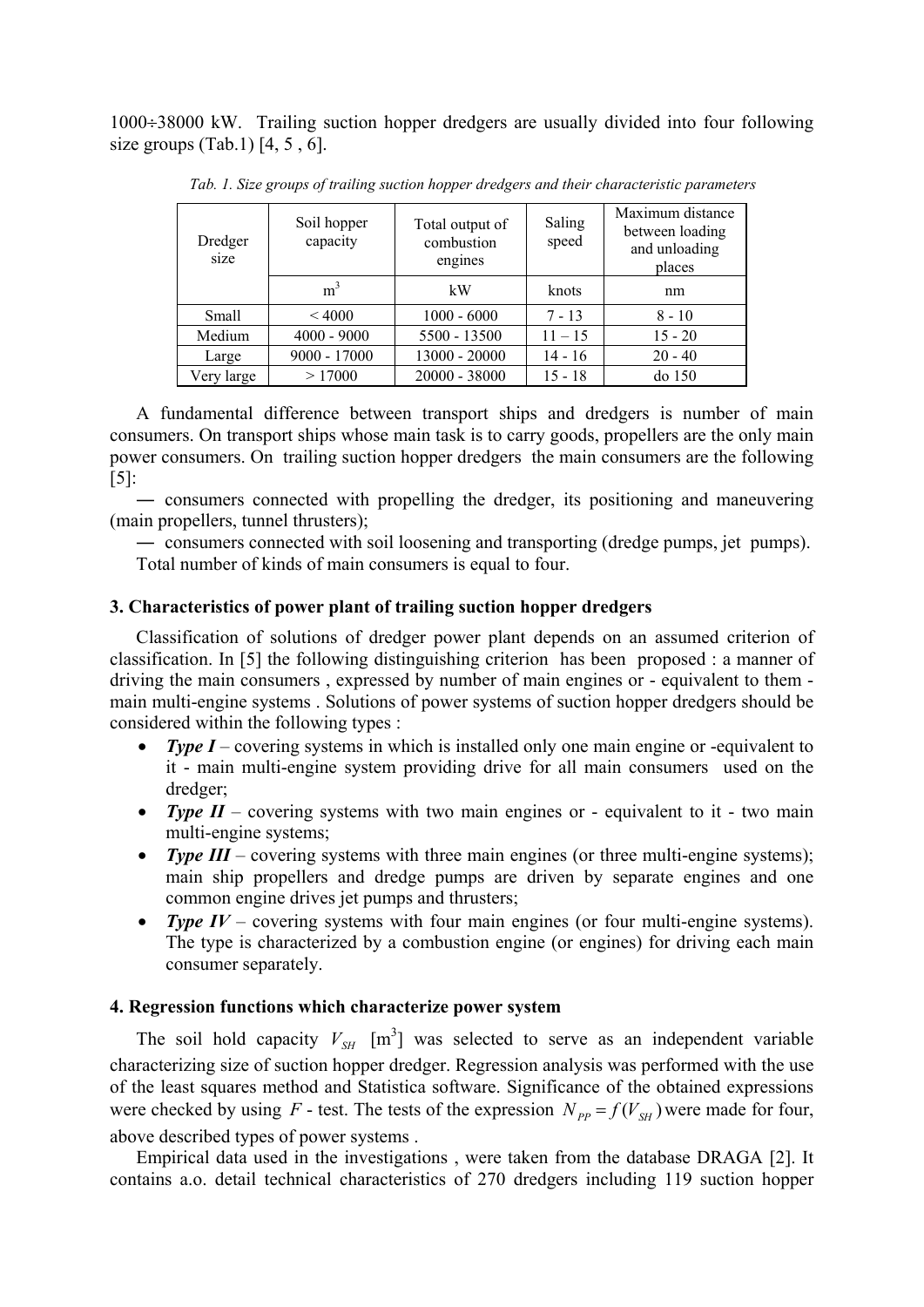dredgers. The data deal with the units built in the years  $1970 - 2012$ . Out of 119 dredgers, 71 belong to the group of dredgers with the power system of the type I, 16 to that of the type II, 14 to that of the type III and 18 to that of the type IV.

 Results of the calculations are given in Tab. 2 and Fig. 1, whereas Tab. 3 provides allowable intervals of value of the independent variable  $V_{SH}$  appearing in the expressions presented in Tab. 2.

As the regression functions for the power systems of the type III and IV are close to each other it was decided to consider them jointly.

*Tab. 3. Regression functions which determine total output of combustion engines, N<sub>PP</sub>, installed on suction* 

|                  | Form of function                       | Statistical estimation parameters |               |        |                              |    |
|------------------|----------------------------------------|-----------------------------------|---------------|--------|------------------------------|----|
| Power plant type |                                        | $\sigma_{N}$                      | $\mathcal{R}$ |        | $F_{\scriptscriptstyle{kr}}$ | m  |
|                  | $N_{pp} = 1,143 \cdot V_{SH} + 1418,4$ | 323,48                            | 0,975         | 1345,4 | 4,01                         | 71 |
| П                | $N_{pp} = 1,609 \cdot V_{SH} + 361,2$  | 1358,55                           | 0,876         | 46,31  | 4,60                         | 16 |
| III i IV         | $N_{pp} = 1,926 \cdot V_{SH} - 33,6$   | 434,91                            | 0,950         | 278,7  | 4,17                         | 32 |

*hopper dredgers* 



*Fig.1. Regression functions*  $N_{PP} = f(V_{SH})$  *for various types of power system on suction hopper dredgers* 

|                  | SH             |  |  |
|------------------|----------------|--|--|
| Power plant type |                |  |  |
|                  | 750 - 35500    |  |  |
|                  | $2000 - 10000$ |  |  |
| III and IV       | $300 - 8800$   |  |  |

*Tab. 3. Allowable intervals of*  $V_{SH}$  *value, depending on type of power system*